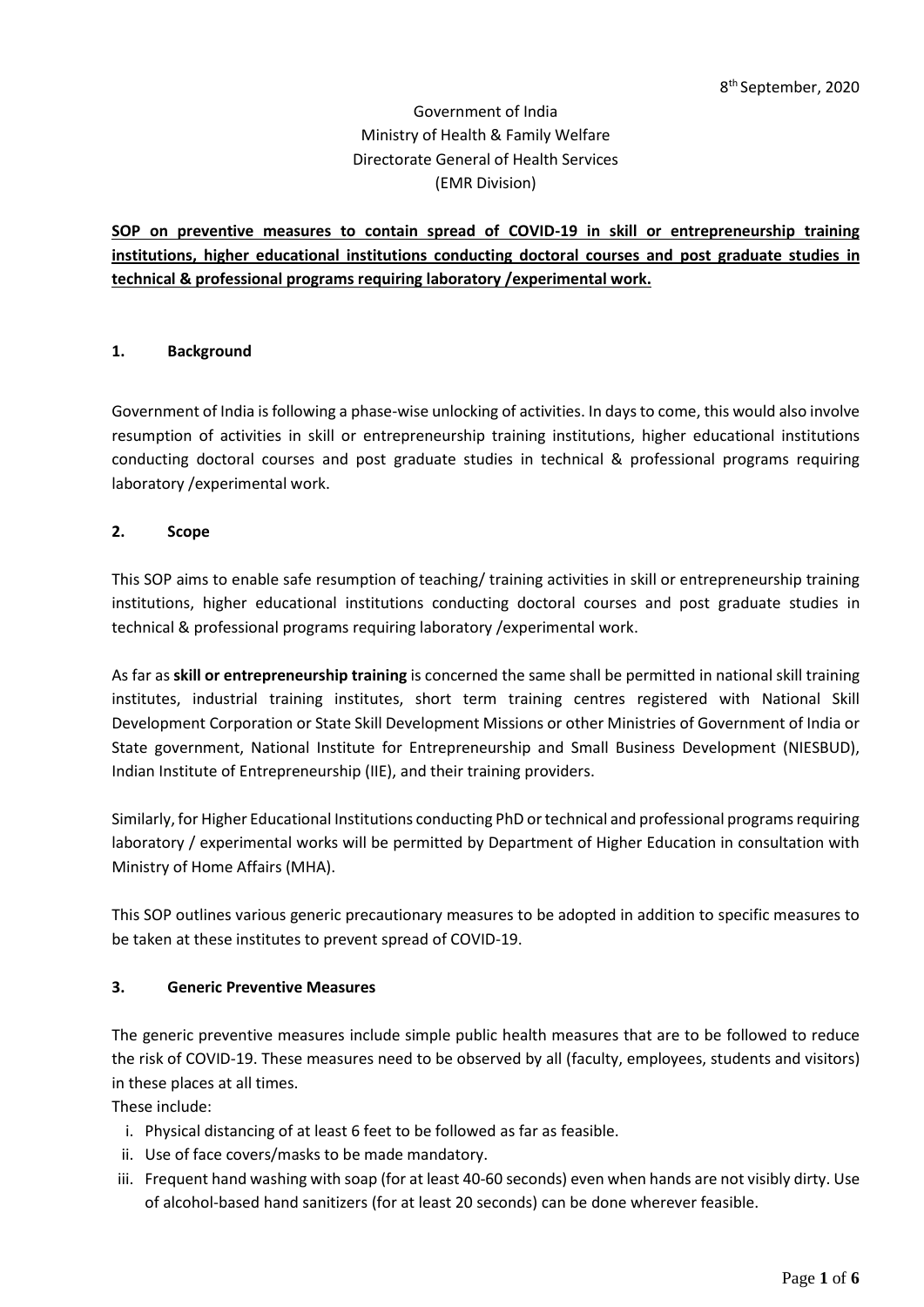- iv. Respiratory etiquettes to be strictly followed. This involves strict practice of covering one's mouth and nose while coughing/sneezing with a tissue/handkerchief/flexed elbow and disposing off used tissues properly.
- v. Self-monitoring of health by all and reporting any illness at the earliest.
- vi. Spitting shall be strictly prohibited.
- vii. Installation & use of Aarogya Setu App shall be advised wherever feasible.

# **4. All Institutions conducting skill or entrepreneurship training institutions, higher educational institutions conducting doctoral courses and post graduate studies shall specifically ensure the following arrangements**

- i. Online/distance learning shall continue to be permitted and shall be encouraged.
- ii. Skill or entrepreneurship training will be permitted with effect from  $21^{st}$  September 2020
- iii. Higher educational institutions conducting PhD or technical and professional programs requiring laboratory / experimental works will be permitted by Department of Higher Education in consultation with MHA strictly following guidelines as indicated in the SOP.

#### **4.1 Before opening up of the institution**

#### a) Planning of reopening of institutions

- i. The institutions conducting skill or entrepreneurship training institutions, higher educational institutions conducting doctoral courses and post graduate studies shall only be allowed to open if they are outside the containment zones. Further, students and staff living in containment zones will not be allowed to attend the Institution. Students and staff shall also be advised not to visit areas falling within containment zones.
- ii. Prior to resumption of activities, all work areas intended for conduct of skill or entrepreneurship training, doctoral courses and post graduate studies including hostels, laboratories, other common utility areas shall be sanitized with 1% sodium hypochlorite solution, with particular attention to frequently touched surfaces.
- iii. Wherever skill based training on equipments are envisaged to be utilized, place the equipment 6 feet apart, wherever feasible, to facilitate physical distancing. Similarly, utilize any outdoor space by relocating equipment outside like in verandah, courtyard, shed, etc.
- iv. Instead of biometric attendance alternate arrangements for contactless attendance may be made.
- v. For ensuring queue management, inside and outside the premises, specific markings on the floor with a gap of 6 feet may be made and be adhered to.
- vi. The institute should display State helpline numbers and also numbers of local health authorities etc. to faculty /trainees / staff to contact in case of any emergency.
- vii. For air-conditioning/ventilation, the guidelines of CPWD shall be followed which emphasizes that the temperature setting of all air conditioning devices should be in the range of  $24\text{-}30^{\circ}$  C, relative humidity should be in the range of 40-70%, intake of fresh air should be as much as possible and cross ventilation should be there.
- viii. Lockers of students will remain in use, as long as physical distancing and regular disinfection is maintained.
- ix. Gymnasiums shall follow MoHFW guidelines (available at: [\(https://www.mohfw.gov.in/pdf/Guidelinesonyogainstitutesandgymnasiums03082020.pdf\)](https://www.mohfw.gov.in/pdf/Guidelinesonyogainstitutesandgymnasiums03082020.pdf).
- x. Swimming Pool (wherever applicable) shall remain closed.
- xi. Prominently display signages, posters and standees must indicate the dos and don'ts for the staff and students.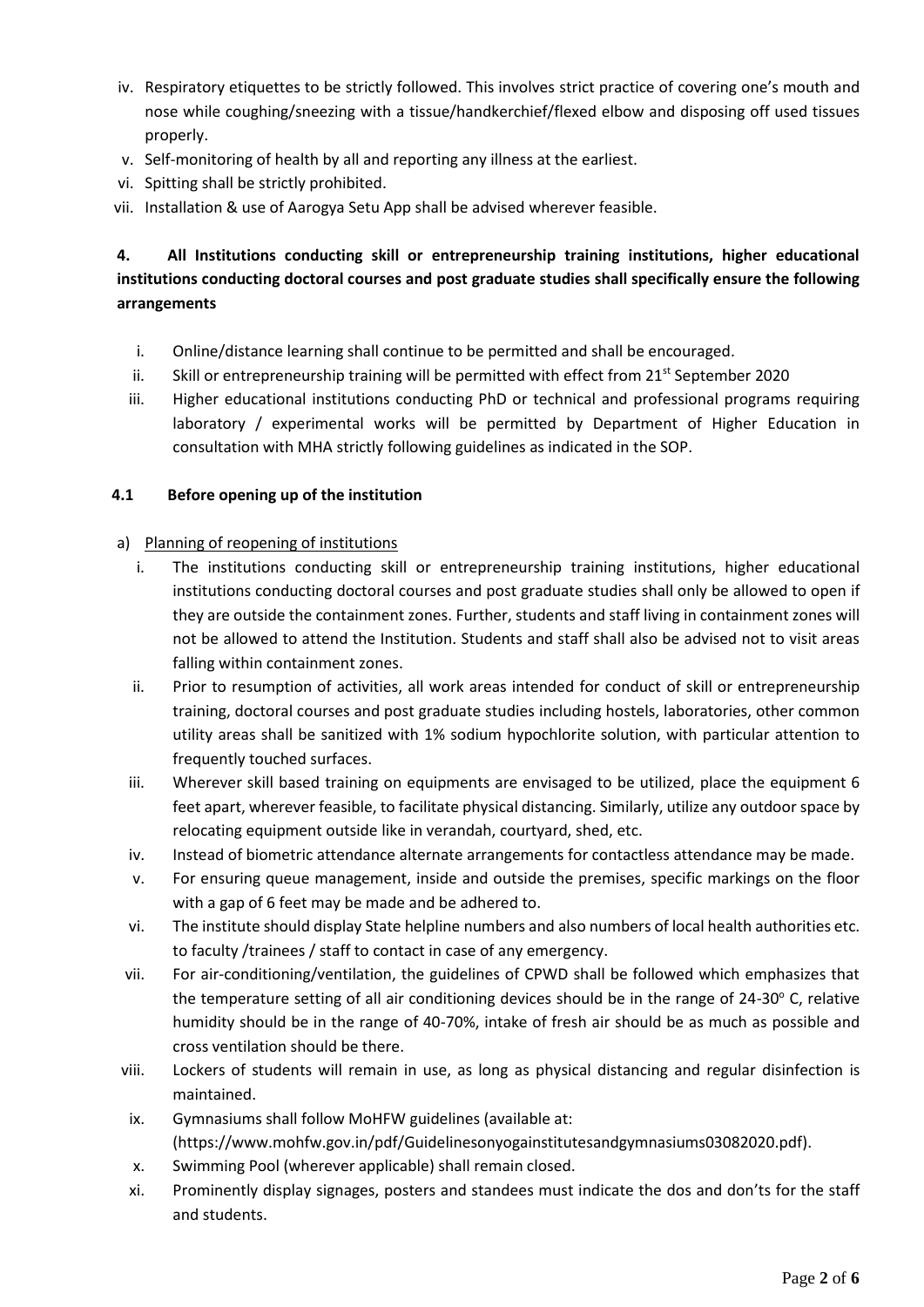## **b) Planning and scheduling of activities**

- i. The academic calendar shall be planned with a view to avoid overcrowding, congregation etc. As far as possible, the academic calendar should promote a mix of regular classes and online teaching/ training, assessments
- ii. The day-wise, time-wise scheduling of teaching/training activities may be done in a staggered manner so as to avoid overcrowding at any one location on any day.
- iii. For practical activities in laboratories maximum capacity per session based on redesigned spaces, may be planned and scheduled accordingly.
- iv. All employees who are at higher risk i.e. older employees, pregnant employees and employees who have underlying medical conditions to take extra precautions. They should preferably not be exposed to any front-line work requiring direct contact with the students.

## **c) Availability and management of supplies**

- i. Appropriate back-up stock of personal protection items like face covers/masks, visors, hand sanitizers etc. shall be made available by management to the teachers and staff.
- ii. Provide an adequate supply of thermal guns, alcohol wipes or 1% sodium hypochlorite solutions and disposable paper towels, soap, IEC materials on COVID.
- iii. Pulse oximeter to check oxygen saturation levels of any symptomatic person must be arranged.
- iv. Ensure availability of sufficient covered dustbins and trash cans
- v. Provision for proper disposal of used personal protection items and general waste in accordance with CPCB guidelines (available at: [https://cpcb.nic.in/uploads/Projects/Bio-Medical-Waste/BMW-](https://cpcb.nic.in/uploads/Projects/Bio-Medical-Waste/BMW-GUIDELINES-COVID_1.pdf)[GUIDELINES-COVID\\_1.pdf\)](https://cpcb.nic.in/uploads/Projects/Bio-Medical-Waste/BMW-GUIDELINES-COVID_1.pdf)
- vi. Housekeeping staff to be informed & trained about norms for waste management & disposal

## **4.2 After opening of the teaching/training institutions**

## **a) At the entry point**

- i. Entrance to have mandatory hand hygiene (sanitizer dispenser) and thermal screening provisions. Multiple gates/separate gates, if feasible, should be used for entry and exit while maintaining physical distancing norms.
- ii. Only asymptomatic persons (faculty, employees, students and visitors) to be allowed in the premises. If a faculty/employee/student/visitor is found to be symptomatic, he/she should be referred to nearest health center.
- iii. Posters/standees on preventive measures about COVID-19 to be displayed prominently.
- iv. Proper crowd management in the parking lots, in corridors and in elevators duly following physical distancing norms shall be organized.
- v. Entry of visitors should be strictly regulated/restricted.

## **b) Conduct of teaching activities in the classrooms**

i. Seating arrangement to ensure a distance of 6 feet between chairs, desks etc.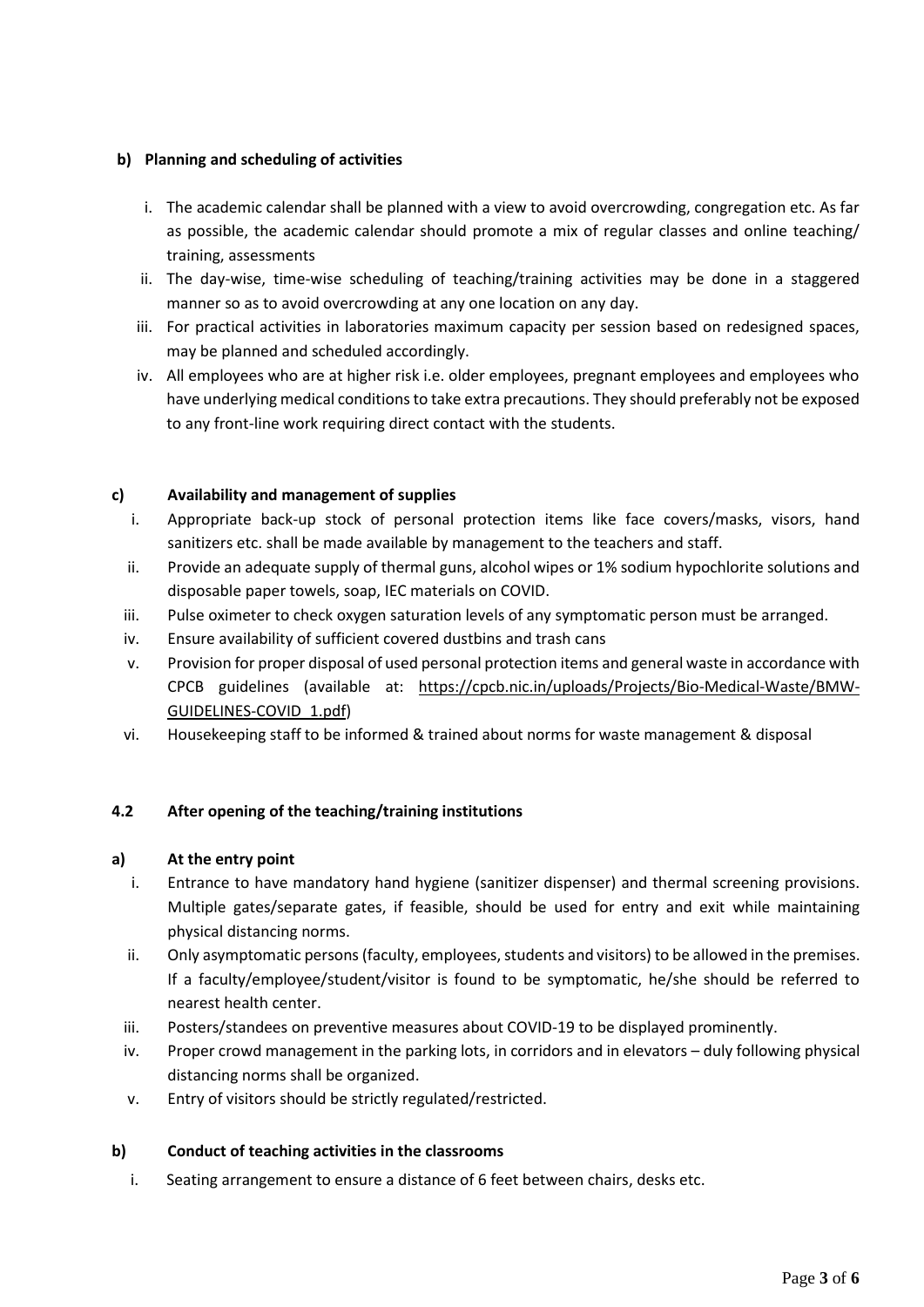- ii. Staggering of classroom activities to be done, with separate timing slots, to allow for adequate physical distancing and disinfection of classroom premises
- iii. Academic scheduling should have intermix of regular classroom teaching and online teaching/ assessments
- iv. The teaching faculty will ensure that they themselves as well as the students wear masks throughout the conduct of the teaching activities
- v. Sharing of items like laptops, notebook, stationary etc. amongst students should not be allowed.

## **c) Conduct of skill based training in workshops/laboratories**

- i. Ensure that the equipment has been disinfected, particularly the frequently touched surfaces before each use
- ii. Ensure a floor area of  $4m^2$  per person is available for working on equipment/work station
- iii. Ensure that members sanitize their hands before and after using training equipment. For such purpose hand sanitizer should be provided at workstations/simulation labs etc.

## **d) Activities in common area – library, canteen, common rooms, gymnasium, etc.**

- i. Physical distancing of 6 feet needs to be maintained
- ii. Person using the common areas need to use mask/face cover all the time
- iii. Canteens may remain closed as far as possible.
- iv. Wherever applicable, avoid cash transactions and e-wallets etc may be promoted.

## **e) Transportation to and from the institution**

If transportation facility is being managed by the institution, proper physical distancing, sanitization of buses/ other transport vehicles (with 1% sodium hypochlorite) shall be ensured.

## **5. Hygiene and Sanitation**

- i. Daily cleaning of the floors shall be taken up.
- ii. Provision of soap in toilets and hand sanitizers in other common areas in sufficient quantity must be ensured.
- iii. Cleaning and regular disinfection (using 1% sodium hypochlorite) of frequently touched surfaces (door knobs, elevator buttons, hand rails, chairs, benches, washroom fixtures, etc.) to be made mandatory in all class rooms, laboratories, lockers, parking areas, other common areas etc. before beginning of classes and at the end of the day.
- iv. Teaching materials, computers, laptops, printers, shall be regularly disinfected with 70% alcohol swipe.
- v. Deep cleaning of all drinking and hand washing stations, washrooms and lavatories shall be ensured.
- vi. Students and staff should be advised to dispose of used face covers / masks in separate covered bins placed in class rooms, work stations and other common areas. The same may remain stored in the bins for 3 days and disposed of as dry general solid waste after cutting/shredding.
- vii. Residential buildings, if any, also needs to be sanitized regularly.

## **6. Risk Communication**

i. Create awareness to ensure the students do not gather when leaving the institute and in their free time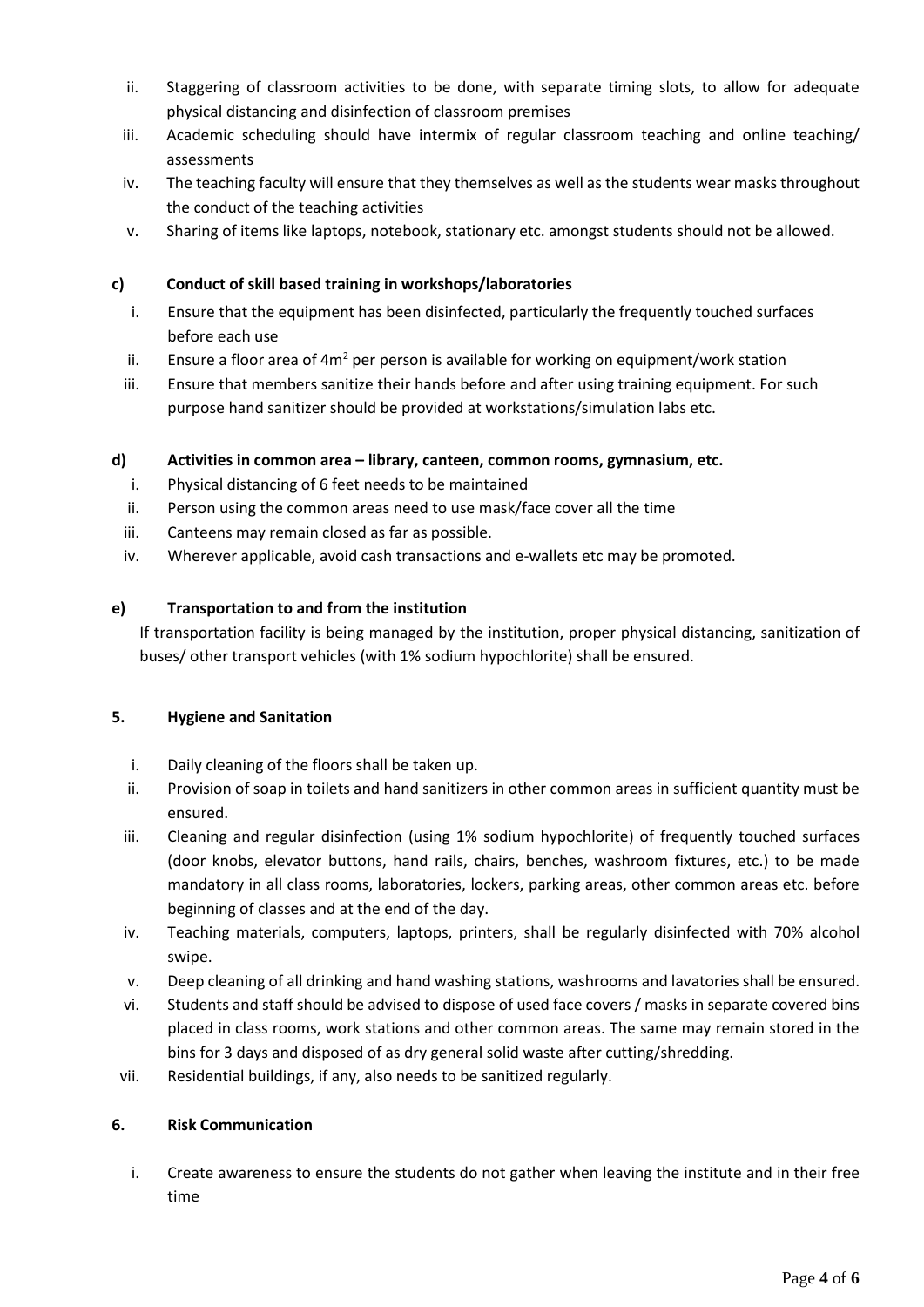- ii. Create awareness among the students to follow simple preventive health measures like hand hygiene, respiratory hygiene, physical distancing and wearing of masks.
- iii. Ensure regular counselling is done for students reporting mental health issues such as anxiety and depression
- iv. If a student, faculty or staff is sick, she/he should not come to institute and follow necessary protocols in this regard

#### 7. **Additional considerations for medical post-graduate students needs to be ensured.**

Post-graduate medical students involved in COVID patient care and in essential non-COVID work shall familiarize themselves with the Infection Prevention and Control protocol guidelines available at: [\(https://www.mohfw.gov.in/pdf//National%20Guidelines%20for%20IPC%20in%20HCF%20-](https://www.mohfw.gov.in/pdf/National%20Guidelines%20for%20IPC%20in%20HCF%20-%20final%281%29.pdf) [%20final%281%29.pdf\)](https://www.mohfw.gov.in/pdf/National%20Guidelines%20for%20IPC%20in%20HCF%20-%20final%281%29.pdf) besides guidelines on rational use of Personal Protective Equipment available at :

[\(https://www.mohfw.gov.in/pdf/GuidelinesonrationaluseofPersonalProtectiveEquipment.pdf](https://www.mohfw.gov.in/pdf/GuidelinesonrationaluseofPersonalProtectiveEquipment.pdf) and [https://www.mohfw.gov.in/pdf/UpdatedAdditionalguidelinesonrationaluseofPersonalProtectiveEq](https://www.mohfw.gov.in/pdf/UpdatedAdditionalguidelinesonrationaluseofPersonalProtectiveEquipmentsettingapproachforHealthfunctionariesworkinginnonCOVID19areas.pdf) [uipmentsettingapproachforHealthfunctionariesworkinginnonCOVID19areas.pdf\)](https://www.mohfw.gov.in/pdf/UpdatedAdditionalguidelinesonrationaluseofPersonalProtectiveEquipmentsettingapproachforHealthfunctionariesworkinginnonCOVID19areas.pdf)

#### **8. Ensure Safe Stay at Hostels, guest houses and other residential complexes**

The measures as proposed above related to use of mask/face cover, hand hygiene, respiratory hygiene, physical distancing norms and environmental sanitation will apply to hostels and other residential buildings.

Further, the following specific points for Hostels/guest houses/other residential complexes shall also be followed:

- i. Students who are not local residents of the city/town, or do not have any support at home, or do not have facility for on-line education may be prioritized for allotment of hostel rooms.
- ii. Since students may be coming from different locations, they shall remain in quarantine and selfmonitor their health for a period of 14 days before being allowed to attend classes or as per the policy opted by the State Government for quarantine.
- iii. Screening of every boarder needs to be done before they start staying at the hostel. Only asymptomatic boarders should be allowed to join. Symptomatic boarders shall be isolated in the designated isolation facility at the institute, till such time, they are seen by a doctor.
- iv. Proper crowd management in the hostel as well as in outside premises like parking lots duly following physical distancing norms shall be ensured. Gatherings/congregations shall continue to remain prohibited.
- v. In shared rooms/dormitories, the beds should be placed at a distance of 6 feet from each other. Temporary partitions may be considered, if feasible. Any symptomatic student should be immediately given a single room and then provided requisite medical care.
- vi. Mess facility, if any within the premises, shall follow physical distancing norms at all times. Staggering of meal timings may be done to prevent overcrowding.
- vii. Hostel should be out of bound for all persons except essential staff with known health status.